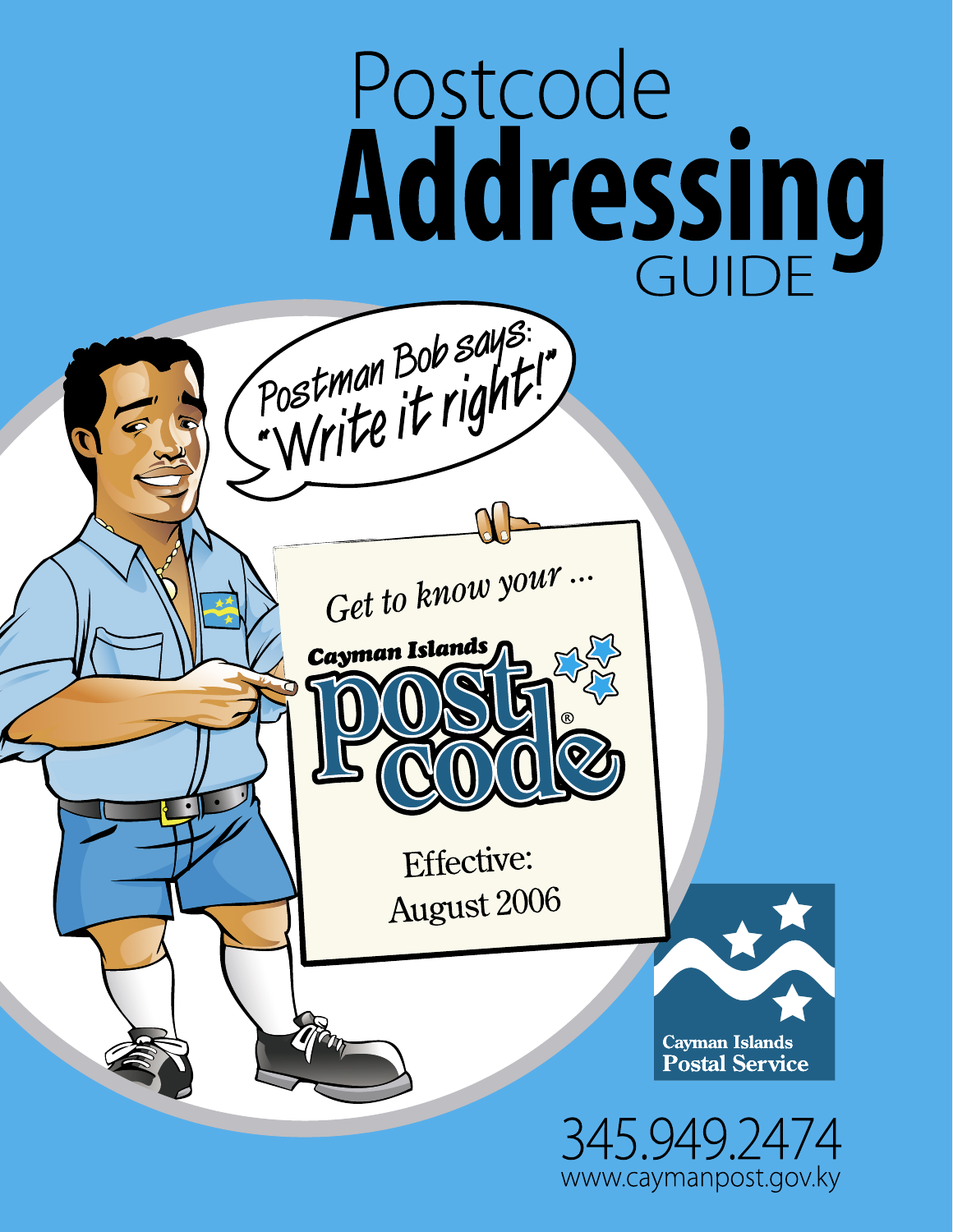contents



| Direct link to<br>Post Office Box Addresses                  |               |
|--------------------------------------------------------------|---------------|
| Direct link to<br>Postal Agency Addresses                    | 5             |
| Direct link to<br><b>General Delivery Addresses</b>          | 5             |
| Direct link to<br>Express Mail Service (EMS) Addresses       |               |
| Direct link to<br><b>USA Addresses</b>                       |               |
| Direct link to<br>Canada Addresses                           |               |
| Direct link to<br>International Addresses                    |               |
| Direct link to<br>Street Types for the<br>Cayman Islands     | 1()           |
| Direct link to<br>Unit Designators for the<br>Cayman Islands | $\frac{1}{2}$ |
| Direct link to<br>U.S.A. States and Possessions              | ┑<br>я        |
| Direct link to<br>Canada Provinces and<br>Territory Symbols  | 12            |
| Direct link to<br><b>Country Names</b>                       | 13            |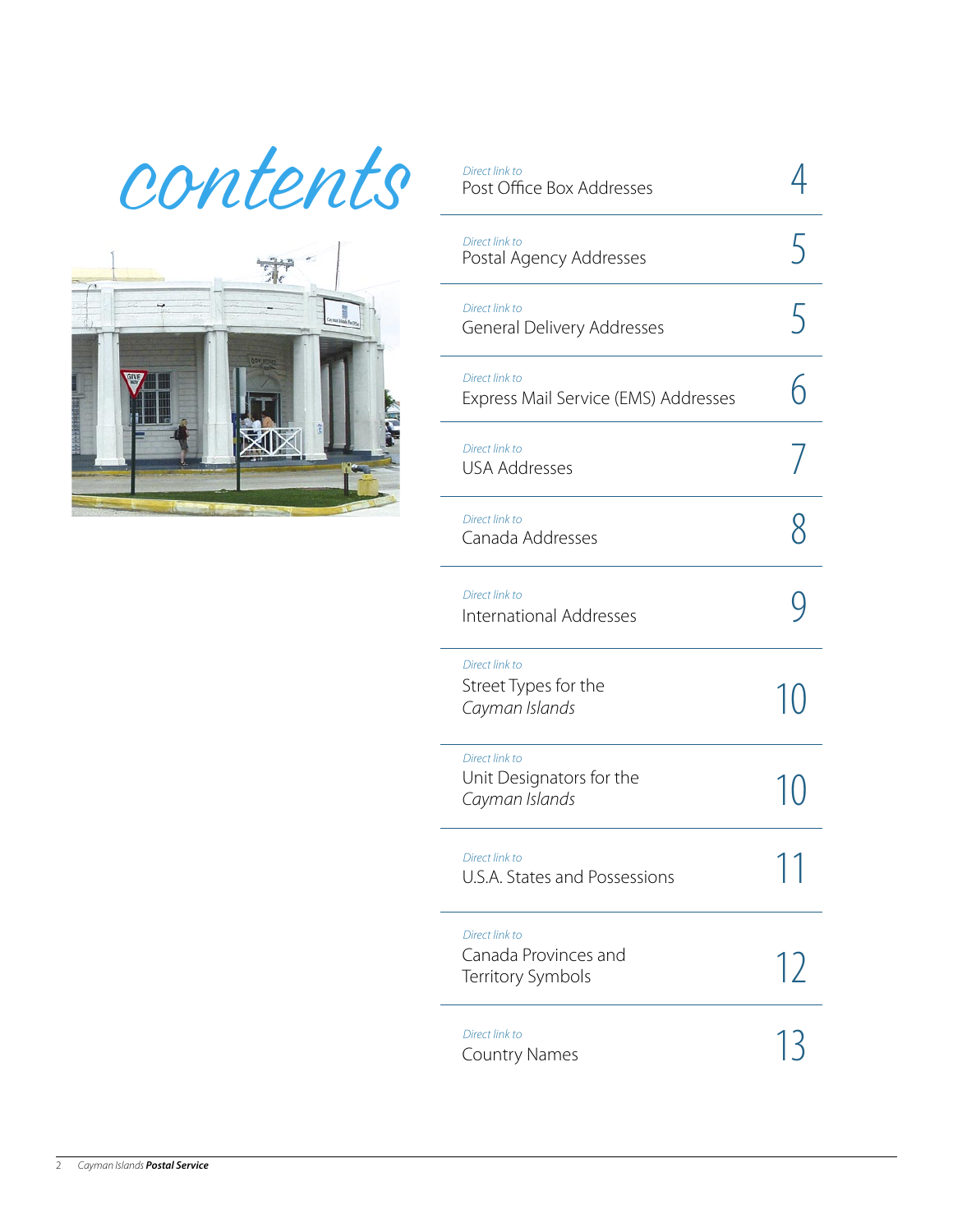

In the Cayman Islands, mail is delivered via private letter boxes at post offices. For effective mail delivery, there must be a "P.O. Box" reference included in the address.

**1**

**2**

**3**

**4**

**5**

**6**

**7**

**8**

**9**

**10**

**11** 

Ordinary mail that only includes a street address is undeliverable by the Cayman Islands Postal Service and will be returned to sender. A street address is only relevant for express service deliveries.

All addresses must be in English which is the official language of the Cayman Islands.

Addresses should be in Title Case; however, mailers may wish to use UPPER CASE if it is their individual preference.

All lines of an address should be single spaced and formatted with a uniform left margin.

Return addresses should be formatted similar to the destination address, and located in the top-left corner of the item of mail. The return address must be clearly separated from the destination address. Alternatively, the return address may be located on the back of the item of mail at the top. The use of a return address is highly recommended as it enables the return of the item of mail to the sender in the event delivery is not possible. This is particularly important for mail being sent overseas.

It is recommended that only non-proportional fonts (characters that occupy the same width) be used. Examples of acceptable fonts are: Arial, Times New Roman and New Century School Book.

The character fonts in the address must be no smaller than 10 point and no larger than 12 point. Return addresses may use smaller characters, and must not be larger than the destination address.

The name of the island and postcode should always appear together on the second last line of the address block. The postcode should be separated from the name of the island by two spaces.

The alpha aspect of the postcode must be printed in upper case. The first three elements of the postcode are separated from the last four numbers by a single hyphen.

Characters in the address block must not be underlined.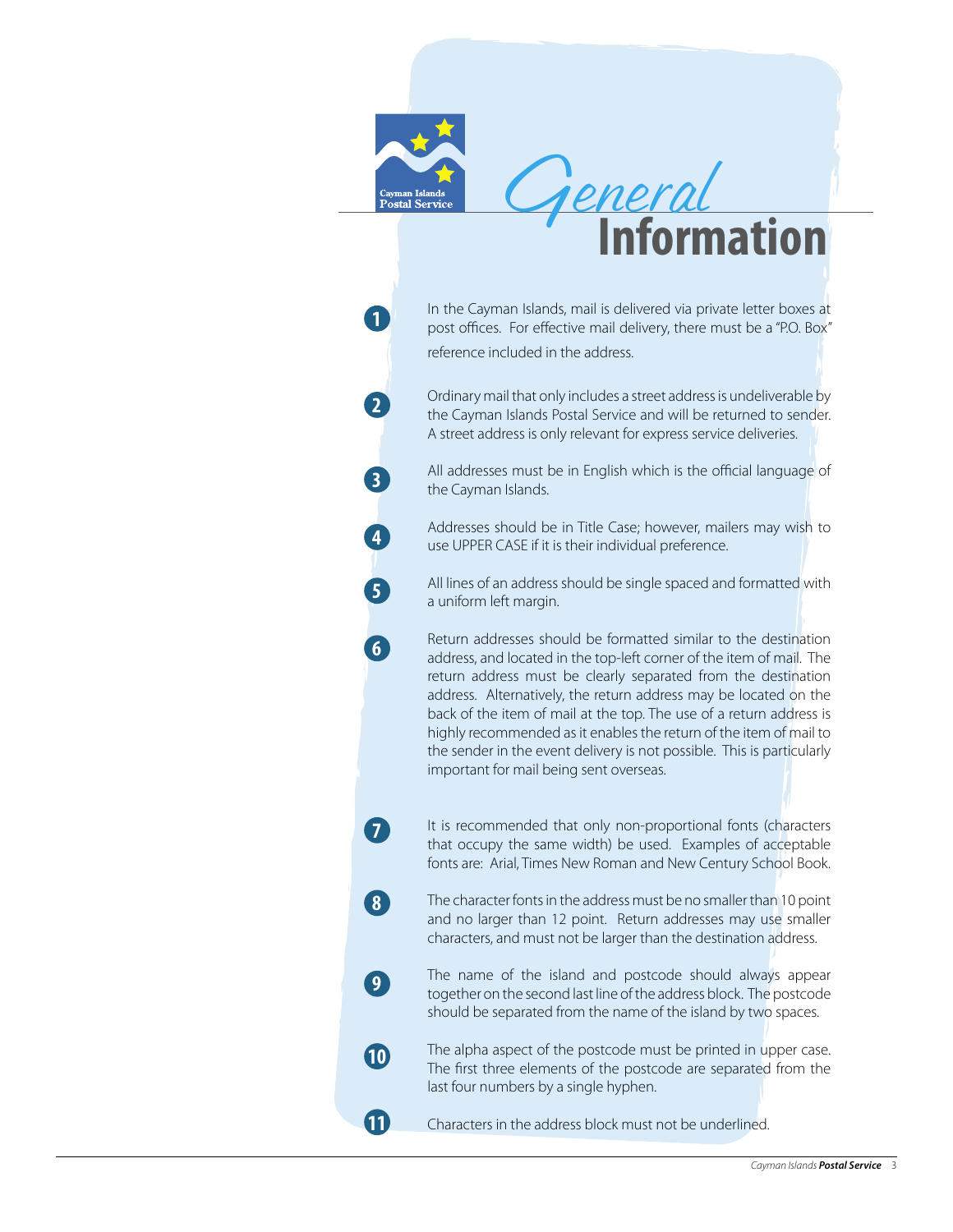<span id="page-3-0"></span>



 $\blacksquare$ 

 $\vert \hspace{.04cm} \vert \hspace{.04cm} \vert \hspace{.04cm} \vert \hspace{.04cm} \vert \hspace{.04cm}$ 

O

Œ

### **1.1 Post Office Box Addresses**



Mr. John James Acme Engineering Grand Cayman KYT O CAYMAN ISLANDS

*Smportant Note:* Historically, "BWI" (British West Indies) was used as a part of postal address for the Cayman Islands. This practice has been discontinued as the British West Indies no longer exists politically nor geographically. Additionally, it is highly likely that "BWI" may not be recognized and associated with the Cayman Islands by those countries that use mechanized mail sorting equipment.

All mail items should be addressed to a specific individual, organization or company name. This information must always be located in the address lines above the Post Office Box reference.

- The Post Office Box number must always be placed on the line just above the name of the island and postcode. Post office box numbers range in length from 1 to 5 digits. "P.O. Box" is the acceptable abbreviation for Post Office Box, not "POB".
- The official name of one of the three islands (Grand Cayman, Cayman Brac, Little Cayman) must be used in the address. The word "island" does not form part of the official name of any of the three islands.
- The postcode is located on the same line as the name d) of the island, but is separated from it by two spaces, no hyphens or commas.
- The alpha aspect of the postcode (KY) must be printed  $\bullet$ in upper case. The first three elements of the postcode are separated from the last four numbers by a single hyphen.
	- The last line of the address block should always be the name of the country in upper case (CAYMAN ISLANDS). Its use on mail posted within the country for local addresses is optional. However, it must be included on all mail being sent into the Cayman Islands from other countries. "The Caymans" is a foreign abbreviation of the proper name of the country which is culturally offensive to many residents.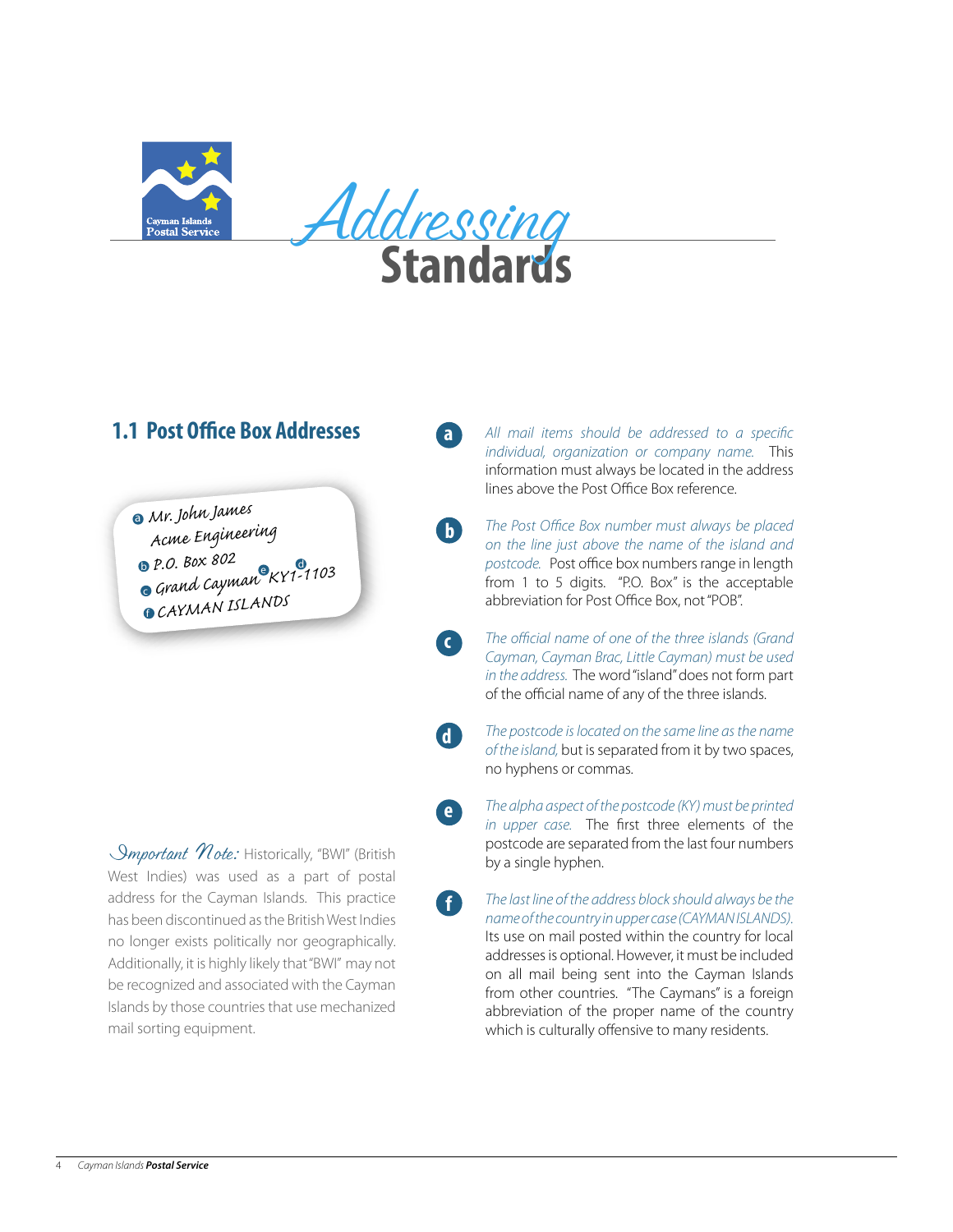

### <span id="page-4-0"></span> $1.2$ **Postal Agency Addresses**

Mr. Bob Picket rrn. oor zunei<br>General Delivery<br>Gun Bay Postal Agency<br>Grand Cayman KY1-0002 CAYMAN ISLANDS

All mail items must be addressed to a specific individual. This information must always be located in the address lines above the postal agency reference

The name of the postal agency must always be placed on the line just above the name of the island and postcode.

The official name of one of the three islands (Grand Cayman, Cayman Brac, Little Cayman) must be used in the address. The word "island" does not form part of the official name of any of the three islands.

The postcode is located on the same line as the name of the island, but is separated from it by two spaces, no hyphens or commas.

The alpha aspect of the postcode (KY) must be printed in upper case. The first three elements of the postcode are separated from the last four numbers by a single hyphen.

The last line of the address block should always be the name of the country in upper case (CAYMAN ISLANDS). Its use on mail posted within the country for local addresses is optional. However, it must be included on all mail being sent into the Cayman Islands from other countries.

#### **General Delivery Addresses**  $1.3$

Ms. Susan Green sun<br>General Delivery<br>Bodden Town Post Office<br>Grand Cayman KY1-1600 CAYMAN ISLANDS

### All mail items must be addressed to a specific individual

The "General Delivery" designation must always be placed on the line just below the name of the addressee

The name of the post office must be present to direct the item of mail for general delivery. This information must be located on the line immediately following the "General Delivery" designation. The full name of the postal facility should be used, no abbreviations

The official name of one of the three islands (Grand Cayman, Cayman Brac, Little Cayman) must be used in the address. The word "island" does not form part of the official name of any of the three islands.

The postcode is located on the same line as the name of the island, but is separated from it by two spaces, no hyphens or commas.

The alpha aspect of the postcode (KY) must be printed in upper case. The first three elements of the postcode are separated from the last four numbers by a single hyphen.

The last line of the address block should always be the name of the country in upper case (CAYMAN ISLANDS). Its use on mail posted within the country for local addresses is optional. However, it must be included on all mail being sent into the Cayman Islands from other countries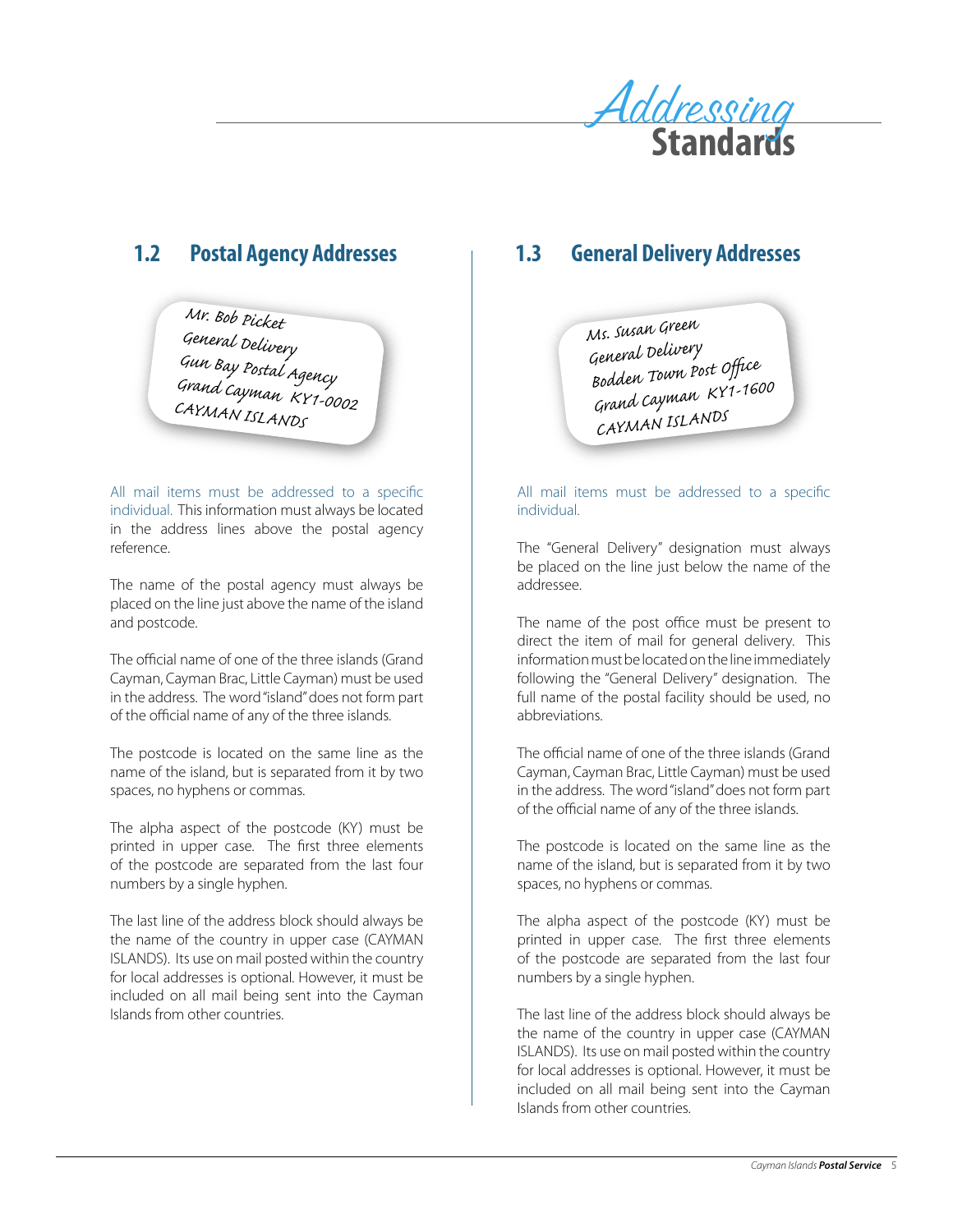<span id="page-5-0"></span>

### $1.4$ **Express mail Service (EMS) Addresses**

Mr. John James P.O. Box 802 --------------<br>586D Crewe Rd. Apt. 5<br>Grand Cayman KY1-1103 CAYMAN ISLANDS

All mail items should be addressed to a specific individual, organization or company name. This information must always be located in the address lines above the Post Office Box reference

The Post Office Box number must always be placed on the line just below the name of the addressee. Post office box numbers range in length from 1 to 5 digits. "P.O. Box" is the acceptable abbreviation for Post Office Box, not "POB".

The street address should be located on the address line immediately below the Post Office Box number. The street address comprises a Building Number and a Street Name, both of which are officially assigned to each property by the Cayman Islands Street Addressing Authority. The Building Number precedes the Street Name. All streets are named, there are no numeric street names.

When a Building Number Suffix is present, there is no space between it and the number when it is alpha (586D). When a Unit Number is part of the street address, it is located at the end of the street name, separated by a single space.

The official name of one of the three islands (Grand Cayman, Cayman Brac, Little Cayman) must be used in the address. The word "island" does not form part of the official name of any of the three islands.

The postcode is located on the same line as the name of the island, but is separated from it by two spaces, no hyphens or commas.

The alpha aspect of the postcode (KY) must be printed in upper case. The first three elements of the postcode are separated from the last four numbers by a single hyphen.

The last line of the address block should always be the name of the country in caps (CAYMAN ISLANDS).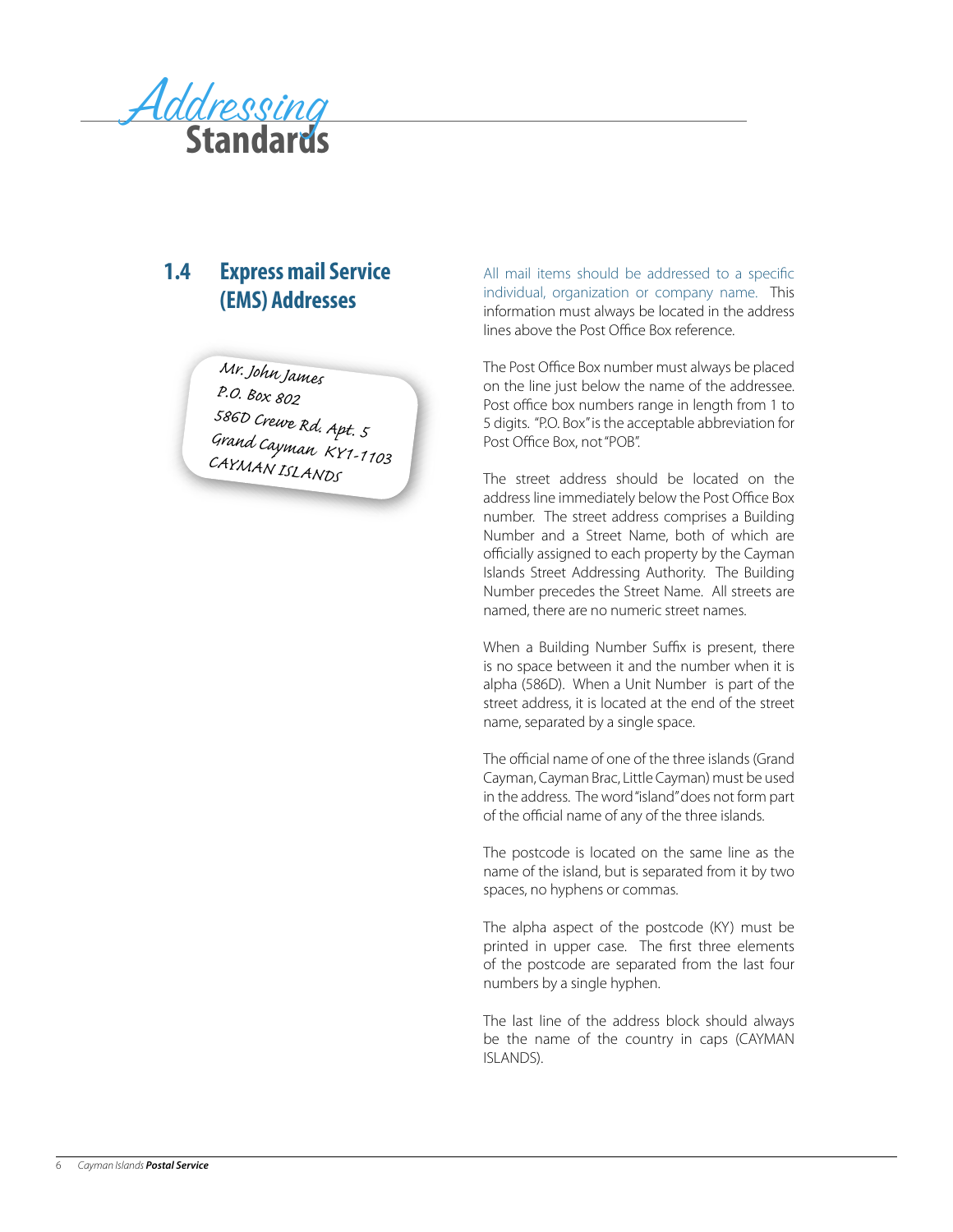

#### <span id="page-6-0"></span> $1.5$ **USA Addresses**

Mr. Roger Lang<br>P.O. Box 555<br>Houston. Tx. 77007<br>United States of America

All U.S.A. items must be addressed to a specific individual, organization or company name. This information must always be placed above the street address.

Street addressing elements required by the United States Postal Service should be prepared according to U.S. postal standards. For further information on U.S. Postal Standards please visit www.usps.com.

The full City name should be used and should appear as the first component in the second last line of the address block

The two-letter State Abbreviation is preferred over the full state name. The state abbreviation should appear on the second last line of the address following the city, separated by a single space. See section 3.1 "U.S.A. States and Possessions" on page 11 for a complete listing.

The Zip Code must be separated from the state abbreviation by two spaces. It may be either five or nine digits. If the nine-digit format is used, a hyphen will be used to separate the fifth and sixth digits.

The Country Name (UNITED STATES OF AMERICA) must appear alone on the last line of the address block. Ideally, it should be in upper case characters.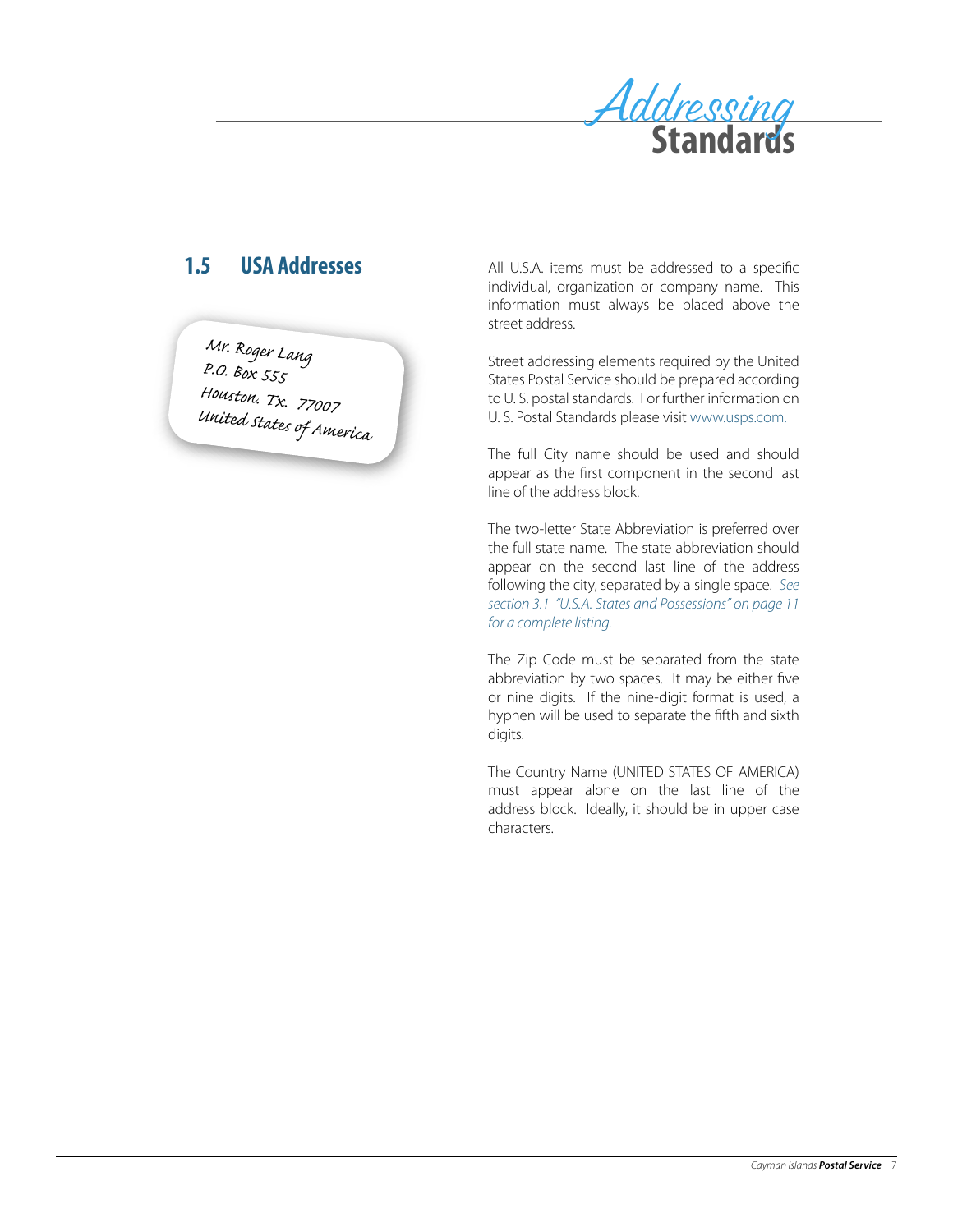<span id="page-7-0"></span>

Mrs. Liza Smith Apt. 555 - 818 Alpha <sub>St.</sub><br>Eduard Edmonton, AB TOM 1Vo Canada.

All Canada items must be addressed to a specific individual, organization or company name. This information must always be placed above the street address.

Street addressing elements required by Canada Post should be prepared according to Canadian postal standards. For full details on Canadian Postal Standards please visit [www.canadapost.ca.](www.canadapost.ca)

A Unit Number is placed before the street number, with a hyphen separating the unit number from the street number. Alternatively, the unit number can be placed at the end of the street address line, using an acceptable unit designator (APT 10).

The unit designator and unit number may be placed on the line above the street information if space is an issue.

The Street Number is the official number assigned to an address by the municipality.

When a Street Number Suffix is present, there is no space when it is alpha (140A) and there is one space when it is a fraction (140 1/2).

The Street Name is the official name recognized by each municipality and cannot be translated (Main is not Principale).

**1.6 Canada Addresses** There is no space between a numerical street name with an ordinal or an alphanumeric character (2ND ST, 36A ST).

> When the street name is numeric, there is only a space (no hyphen) between the street number and the street name (123 22ND AVE).

> The Street Type is provided by the municipality. Common abbreviations should be used. In some instances, the street type is also the street name (THE PARKWAY).

The only street types that may be translated are:  $ST = RUE$  $AVE = AV$  $BUVD = BQUL$ 

A French street type is placed before the street name, unless it is ordinal (1RE, 2E) or cardinal (PREMIÈRE, DEUXIÈME) in which case the street type is placed after the street name.

The Street Direction uses the common one- or two-letter abbreviation.

The official Municipality name, the official abbreviation of the municipality, or an official alternate name, must be used and cannot be translated (TROIS-RIVIÈRES is not THREE RIVERS).

The Province should always be presented using the recognized two-letter abbreviation.

The Postal Code must be in upper case and placed two spaces to the right of the province with one space between the first three and last three characters.

The Country Name (CANADA) must appear alone on the last line of the address block. Ideally, it should be in upper case characters.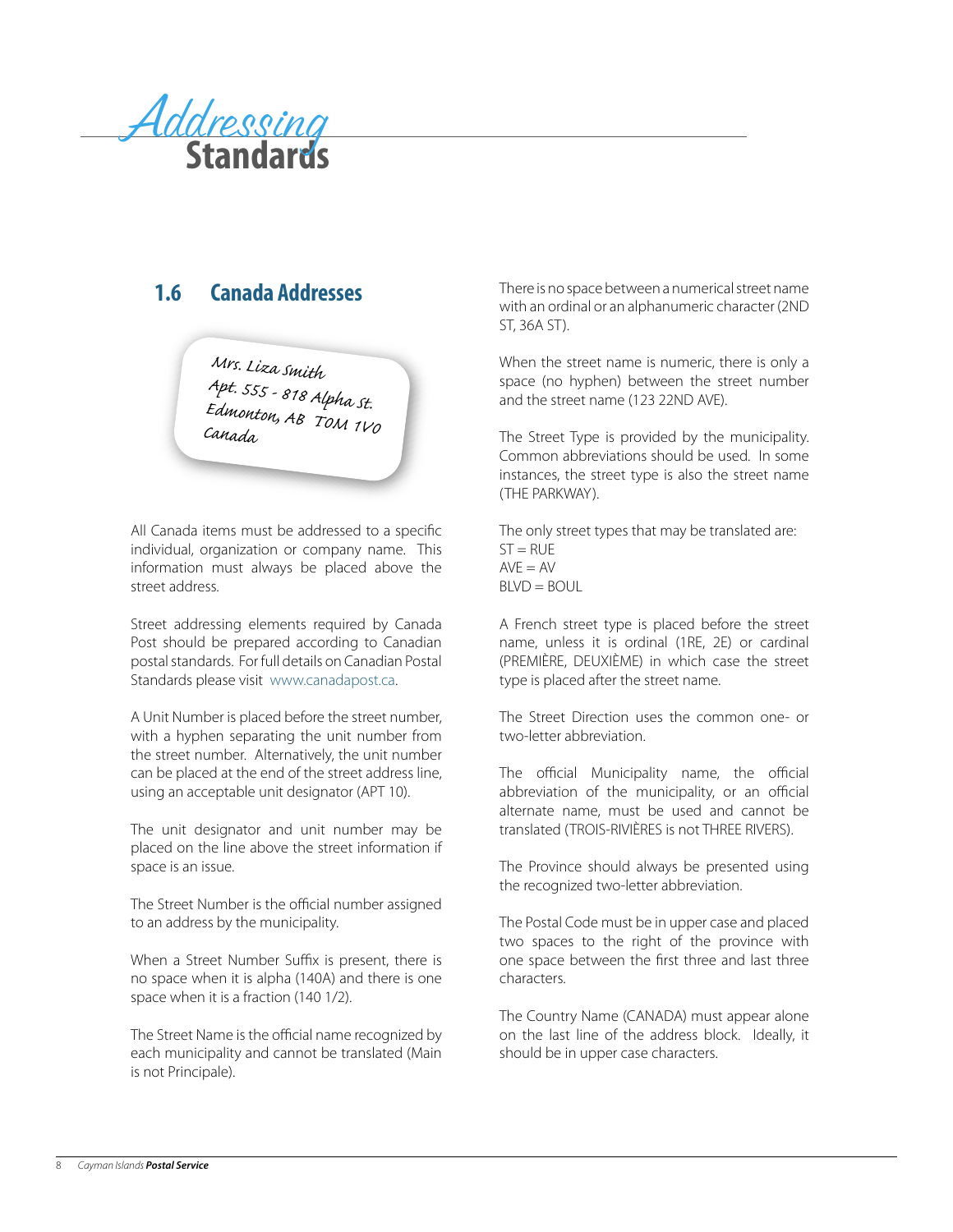

### <span id="page-8-0"></span>**International Adresses**  $1.5$

Ms Jane Fields<br>5 Dunberry Road<br>St. Peter<br>BARBADOs

All International items must be addressed to a specific individual, organization or company name. This information must always be placed above the street address.

It is important that the country name be spelled correctly. This is particularly important for those countries that use mechanized equipment to process mail as it is highly likely that the equipment will only read the name of the country.

See section 3.3 "Country Name" on page 13 for a listing.

The name of the country must be the last entry on the address. It is placed at the bottom, below the city/municipality name and any postal code/zip code information.

The name of the country must be spelled in full. For example, GB is not acceptable for GREAT BRITAIN. Ideally, it should be in upper-case characters.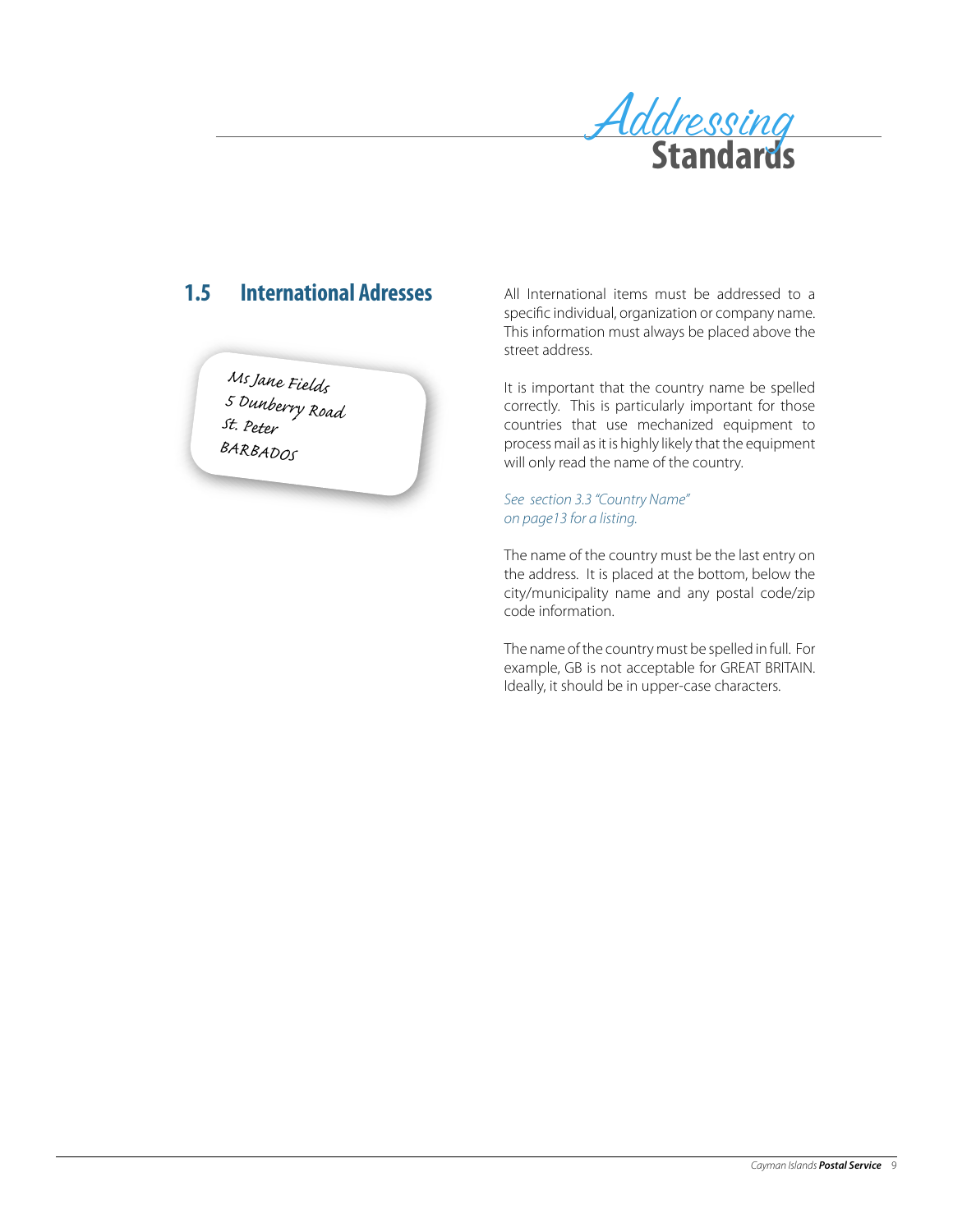<span id="page-9-0"></span>

## **3.0 Street Types for the Cayman Islands**

| <b>Street Type</b> | <b>Abbreviation</b> |
|--------------------|---------------------|
| Avenue             | Ave                 |
| Boulevard          | Blvd                |
| Circle             | Cir                 |
| Close              | $\overline{C}$      |
| Court              | Ct                  |
| Crescent           | Cres                |
| Drive              | Dr                  |
| Gardens            | Gdns                |
| Heights            | Hgths               |
| Highway            | Hwy                 |
| Lane               | Ln                  |
| Link               | Link                |
| Place              | Place               |
| Point              | Pt                  |
| Quay               | Quay                |
| Rise               | Rise                |
| Road               | Rd                  |
| Street             | St                  |
| Terrace            | Terr                |
| Trail              | Trail               |
| Turn               | Turn                |
| Walk               | Walk                |
| Way                | Way                 |

### **3.0 Unit Designators for the Cayman Islands**

| <b>Unit Designator</b> | <b>Abbreviation</b> |  |
|------------------------|---------------------|--|
| Apartment              | <b>APT</b>          |  |
| Unit                   | <u>LINIT</u>        |  |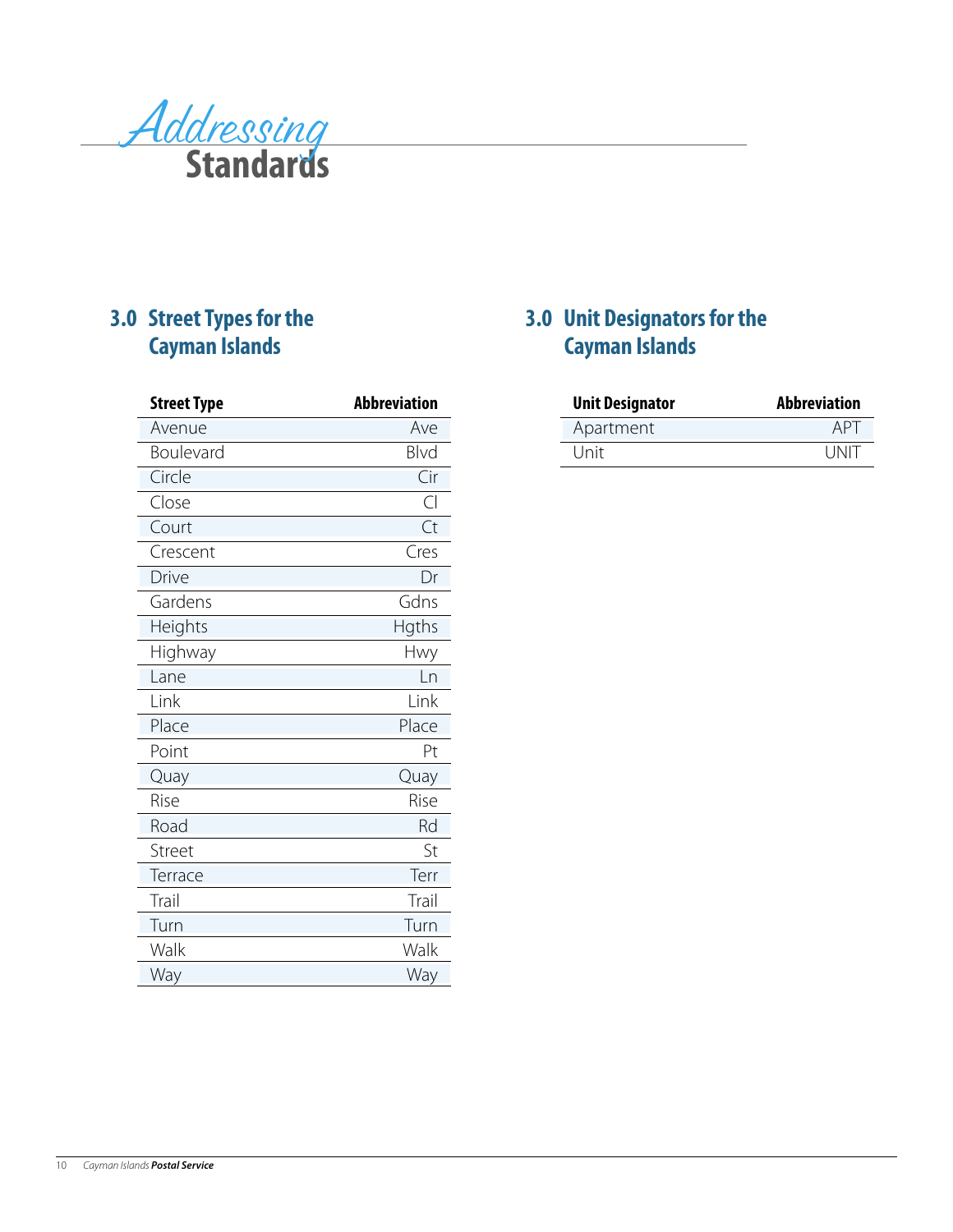

### <span id="page-10-0"></span>**3.1 U.S.A. States and Possessions**

| <b>State</b>                     | <b>Abbreviation</b>      | <b>State</b>                         | <b>Abbreviation</b>      |
|----------------------------------|--------------------------|--------------------------------------|--------------------------|
| Alabama                          | $\overline{AL}$          | Nevada                               | $\overline{\text{NV}}$   |
| Alaska                           | AK                       | New Hampshire                        | <b>NH</b>                |
| American Samoa                   | AS                       | New Jersey                           | NJ                       |
| Arizona                          | <b>AZ</b>                | New Mexico                           | <b>NM</b>                |
| Arkansas                         | AR                       | New York                             | <b>NY</b>                |
| California                       | CA                       | North Carolina                       | <b>NC</b>                |
| Colorado                         |                          | $\overline{CO}$<br>North Dakota      |                          |
| Connecticut                      | CT                       | Northern Mariana Islands             | <b>MP</b>                |
| Delaware                         | DE                       | Ohio                                 | OH                       |
| District of Columbia             | <b>DC</b>                | Oklahoma                             | OK                       |
| Florida                          | FL                       | Oregon                               | <b>OR</b>                |
| Georgia                          | GA                       | Palau                                | PW                       |
| Guam                             | GU                       | Pennsylvania                         | PA                       |
| Hawaii                           | H1                       | Puerto Rico                          | PR                       |
| Idaho                            | ID                       | Rhode Island                         | R <sub>l</sub>           |
| Illinois                         | IL                       | South Carolina                       | SC                       |
| Indiana                          | $\overline{\mathsf{IN}}$ | South Dakota                         | $\overline{SD}$          |
| lowa                             | IA                       | Tennessee                            | <b>TN</b>                |
| Kansas                           | KS                       | Texas                                | $\overline{\mathsf{TX}}$ |
| Kentucky                         | KY                       | Utah                                 | UT                       |
| Louisiana                        | LA                       | Vermont                              | $\overline{\vee}$        |
| Maine                            | <b>ME</b>                | Virgin Islands                       | $\vee$                   |
| Marshall Islands                 | MH                       | Virginia                             | VÄ                       |
| Maryland                         | <b>MD</b>                | Washington                           | <b>WA</b>                |
| Massachusetts                    | <b>MA</b>                | West Virginia                        | WV                       |
| Michigan                         | MI                       | Wisconsin                            | WI                       |
| Micronesia (Federated States of) | <b>FM</b>                | Wyoming                              | <b>WY</b>                |
| Minnesota                        | <b>MN</b>                | Armed Forces Africa                  | AE                       |
| Minor Outlying Islands           | $\overline{\text{UM}}$   | Armed Forces America (except Canada) | AA                       |
| Mississippi                      | <b>MS</b>                | Armed Forces Canada                  | AE                       |
| Missouri                         | <b>MO</b>                | <b>Armed Forces Europe</b>           | AE                       |
| Montana                          | MT                       | Armed Forces Middle East             | AE                       |
| Nebraska                         | <b>NE</b>                | <b>Armed Forces Pacific</b>          | AP                       |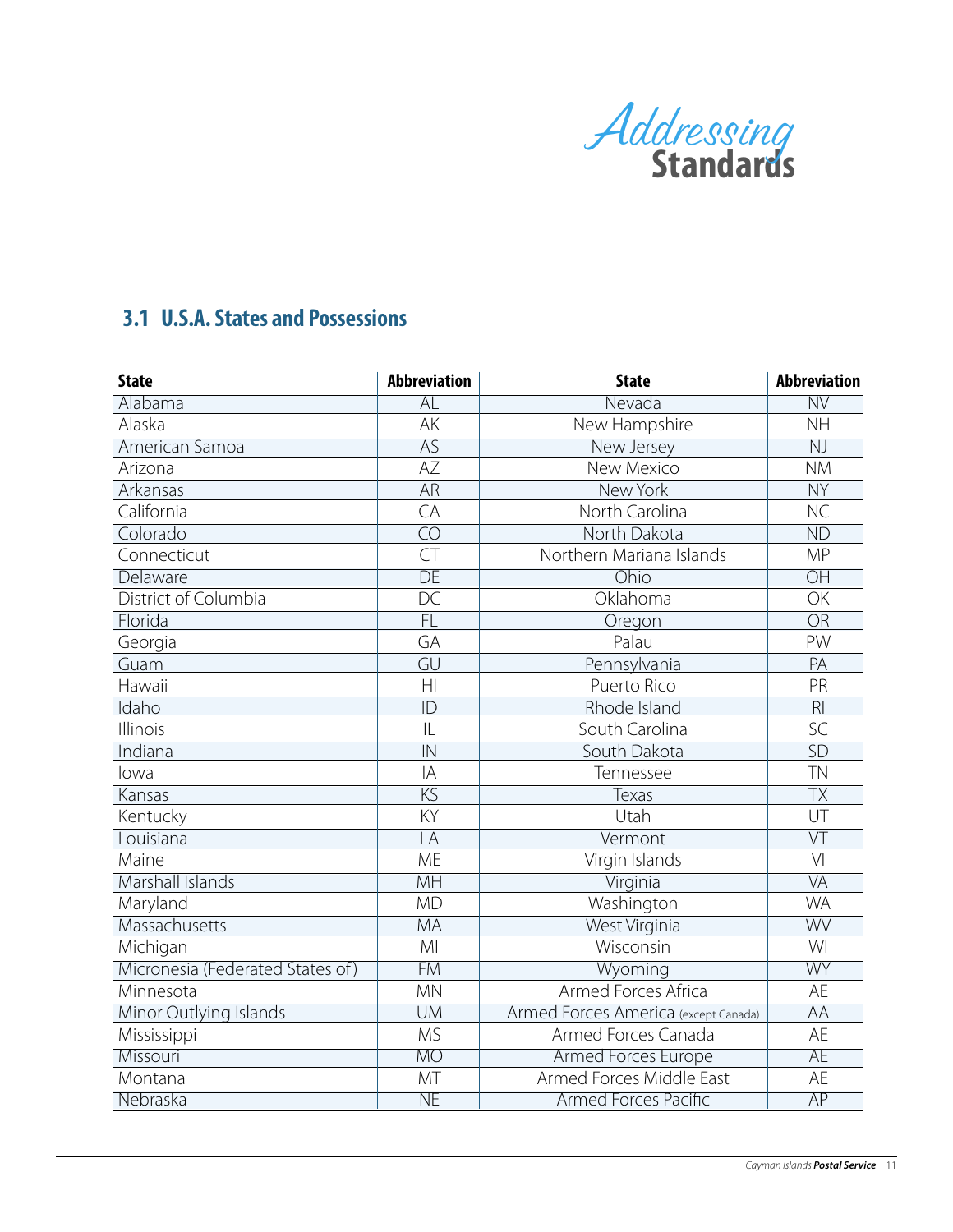<span id="page-11-0"></span>

## **3.2 Canada Province and Territory Symbols**

| <b>English Name</b>       | <b>Symbol</b> | <b>French Name</b>        |
|---------------------------|---------------|---------------------------|
| Alberta                   | AB            | Alberta                   |
| <b>British Columbia</b>   | ВC            | Columbie-Britannique      |
| Manitoba                  | <b>MB</b>     | Manitoba                  |
| New Brunswick             | NB.           | Nouveau-Brunswick         |
| Newfoundland and Labrador | NL            | Terre-Neuve-et-Labrador   |
| Northwest Territories     | NΤ            | Territoires du Nord-Ouest |
| Nova Scotia               | <b>NS</b>     | Nouvelle-Ecosse           |
| Nunavut                   | nu            | Nunavut                   |
| Ontario                   | ON            | Ontario                   |
| Prince Edward Island      | <b>PE</b>     | Ile-du-Prince-Edouard     |
| Quebec                    | QC            | Quebec                    |
| Saskathewan               | <b>SK</b>     | Saskatchewan              |
| Yukon                     | YΤ            | Yukon                     |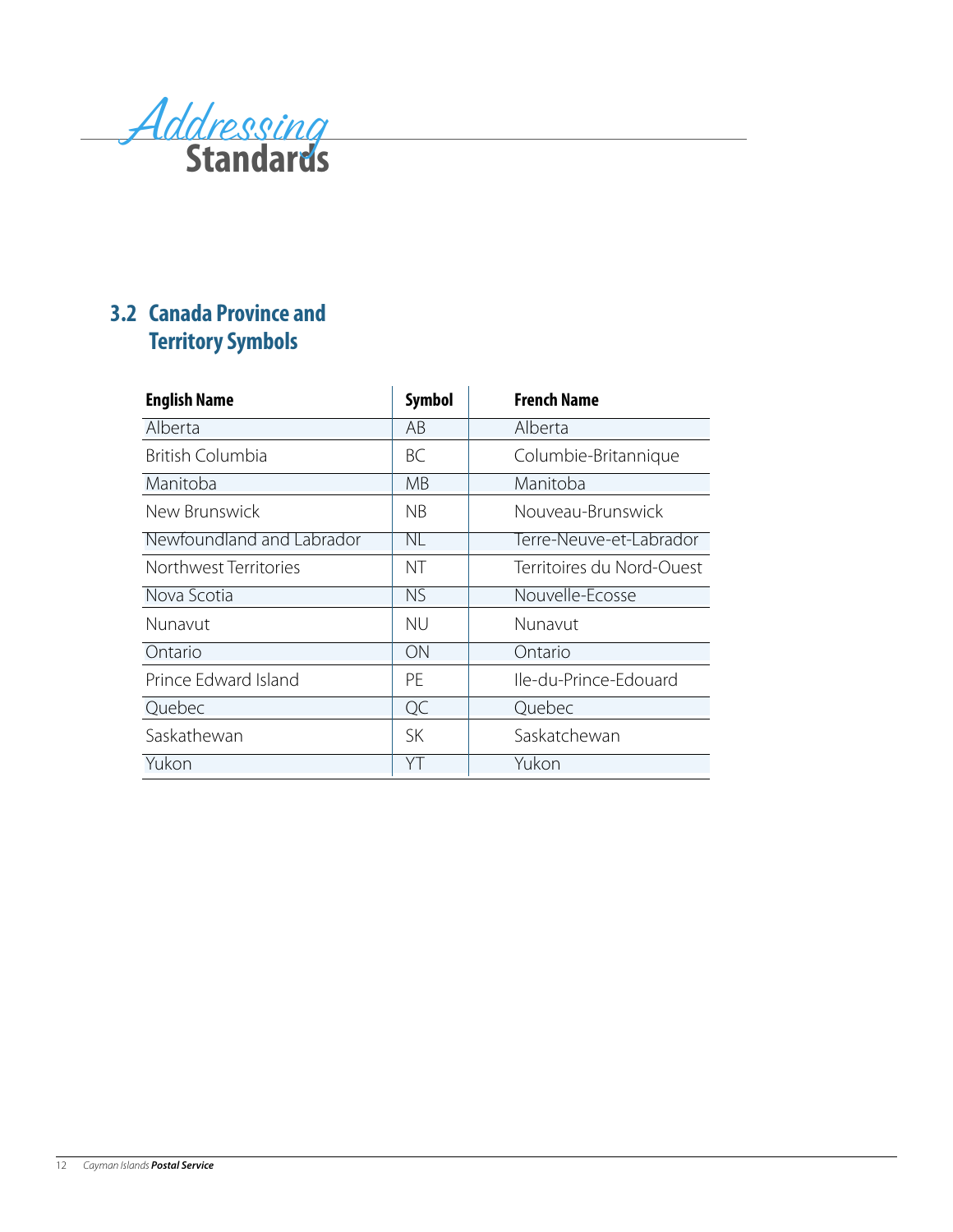

# <span id="page-12-0"></span>**3.3 Country Names**

| <b>Name</b>              | <b>Name</b>                              | <b>Name</b>                   | <b>Name</b>                  |
|--------------------------|------------------------------------------|-------------------------------|------------------------------|
| Afghanistan              | Brunei Darussalam                        | Equatorial Guinea             | Hong Kong <sup>^</sup>       |
| Albania                  | Bulgaria                                 | Eritrea                       | Hungary                      |
| Algeria                  | <b>Burkina Faso</b>                      | Estonia                       | Iceland                      |
| American Samoa*          | Burundi                                  | Ethiopia                      | India                        |
| Andorra                  | Cambodia                                 | Falkland Islands (Malvinas)°  | Indonesia                    |
| Angola                   | Cameroon                                 | Faröe Islands                 | Iran                         |
|                          |                                          |                               | (Islamic Republic of)        |
| Anguilla°                | Cape Verde                               | Fiji                          | Iraq                         |
| Antigua & Barbuda        | Cayman Islands°                          | Finland                       | Ireland                      |
| Argentina                | Central African Republic                 | France                        | Isle of Man°                 |
| Armenia                  | Chad                                     | French Guiana <sup>-</sup>    | Israel                       |
| Aruba§                   | Chile                                    | French Polynesia <sup>-</sup> | Italy                        |
| Ascension and St. Helena | China (People's Republic of)             | Gabon                         | Jamaica                      |
| Australia                | Columbia                                 | Gambia                        | Japan                        |
| Austria                  | Comoros                                  | Georgia                       | Jersey <sup>o</sup>          |
| Azerbaijan               | Congo                                    | Germany                       | Jordan                       |
| Bahamas                  | Congo (Democratic Republic of the) Ghana |                               | Kazakhstan                   |
| Bahrain                  | Cook Islands∞                            | Gibraltar <sup>o</sup>        | Kenya                        |
| Bangladesh               | Costa Rica                               | <b>Great Britain</b>          | Kiribati                     |
| Barbados                 | Côte d'Ivoire                            | Greece                        | Kosovo                       |
| <b>Belarus</b>           | Croatia                                  | Greenland+                    | Kuwait                       |
| Belgium                  | Cuba                                     | Grenada                       | Kyrgyzstan                   |
| Belize                   | Cyprus                                   | Guadeloupe <sup>®</sup>       | Lao                          |
|                          |                                          |                               | (People Democratic Republic) |
| Benin                    | Czech Republic                           | Guam <sup>*</sup>             | Latvia                       |
| Bermuda <sup>°</sup>     | Denmark                                  | Guatemala                     | Lebanon                      |
| Bhutan                   | Djibouti                                 | Guernsey <sup>o</sup>         | Lesotho                      |
| Bolivia                  | Dominica                                 | Guinea                        | Liberia                      |
| Bosnia and Herzegovina   | Dominican Republic                       | Guinea-Bissau                 | Libyan Jamahiriya            |
| Botswana                 | Ecuador                                  | Guyana                        | Liechtenstein                |
| <b>Brazil</b>            | Egypt                                    | Haiti                         | Lithuania                    |
| British Virgin Islands°  | El Salvador                              | Honduras                      | Luxembourg                   |